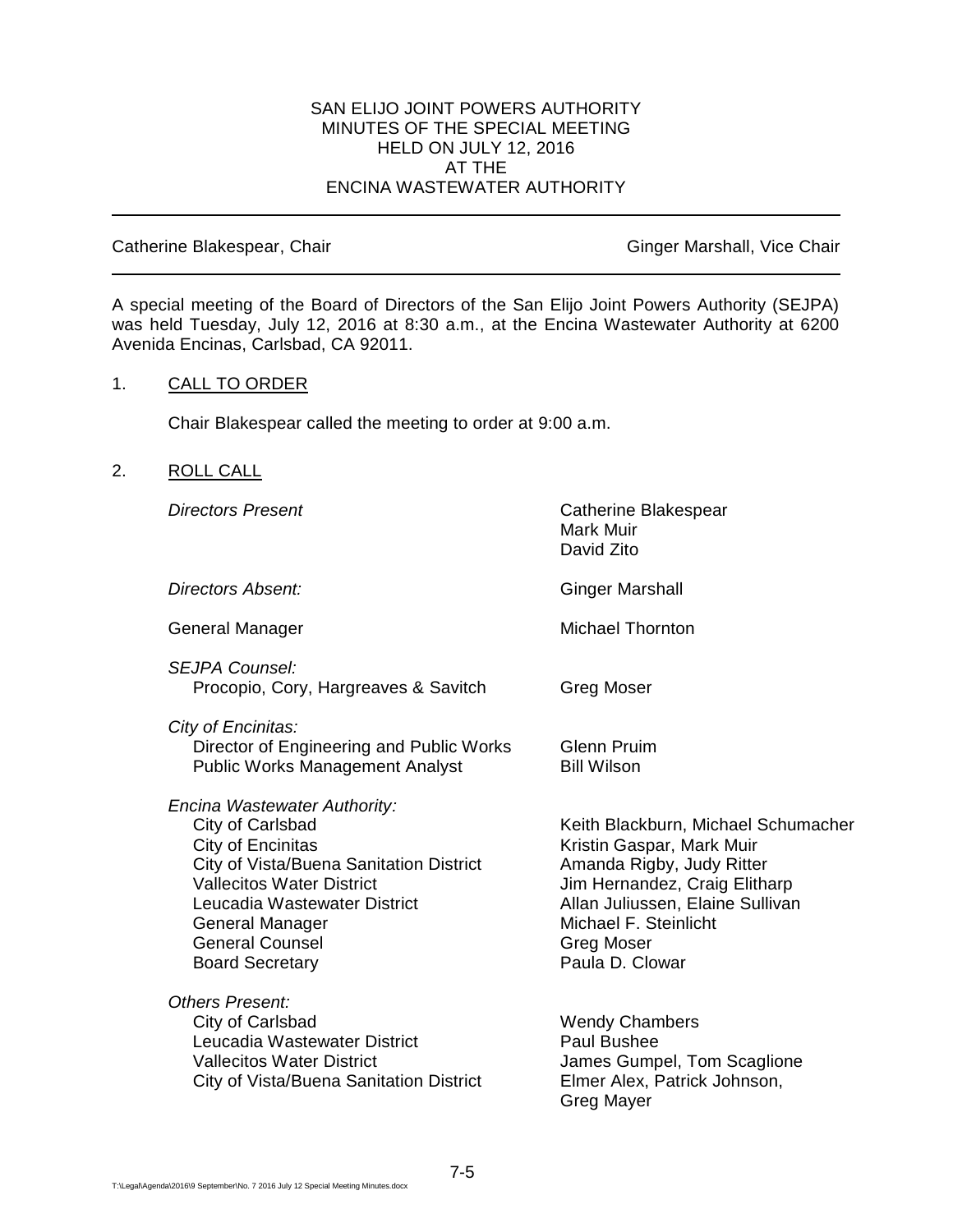## 3. PLEDGE OF ALLEGIANCE

City of Carlsbad Councilman Schumacher led the Pledge of Allegiance.

4. ORAL COMMUNICATIONS

None

5. APPROVAL OF AGENDA

### 6. ENCINA WASTEWATER AUTHORITY (EWA) – SAN ELIJO JOINT POWERS AUTHORITY (SEJPA) INTEGRATION PROPOSAL

General Manager Michael Thornton and General Manager Michael Steinlicht provided an overview of the proposed first phase which is to integrate the management and administration of both organizations into a single, consolidated, team. This would provide the benefits of streamlining administration to both organizations, while allowing each to exist independently. The focus would be on developing organizational efficiencies, improving service, and capturing cost savings associated with optimized executive and administrative staffing; shared engineering, laboratory, and HR staff; and leveraged efficiencies in permitting and system operations. Additionally, staff will continue to examine opportunities to create further savings as institutional knowledge is shared and working relationships are developed. The financial goal of Phase I is a net savings of \$400,000 during the 18-month implementation period.

Approval of the recommendation would authorize the General Manager to work cooperatively with officials at the EWA and General Counsel to draft and enter into an operational agreement for implementing Phase I of the EWA – SEJPA Integration Proposal. As delineated in Section 12.1.3 of the EWA Revised Basic Agreement, unanimous approval by the Joint Advisory Committee is required for operational agreements outside the Joint System.

Moved by Board Member Muir and seconded by Board Member Zito to:

1. Authorize the General Manager to work cooperatively with EWA officials and General Counsel to draft and enter into an operational agreement for Phase I Implementation of the EWA - SEJPA Integration Proposal.

Motion carried with the following vote of approval:

| AYES:    | Blakespear, Muir, Zito |
|----------|------------------------|
| NOES:    | None                   |
| ABSENT:  | Marshall               |
| ABSTAIN: | None                   |

Due to the requirement for unanimous vote in the Encina Wastewater Authority bylaws, the item did not receive enough votes to move forward.